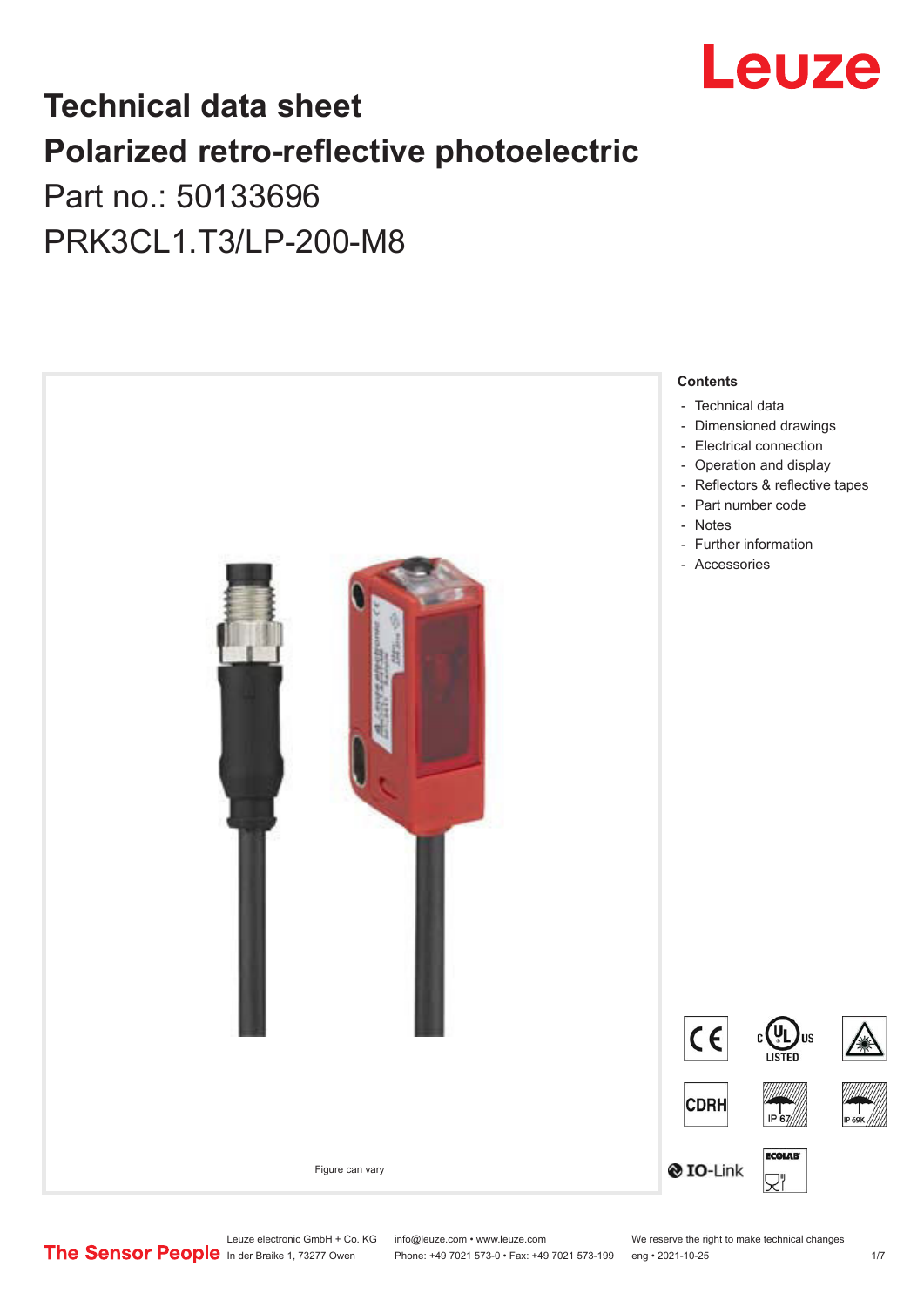Detection of transparent films

# <span id="page-1-0"></span>**Technical data**

# Leuze

## **Basic data**

**Series** 3C **Operating principle** Reflection principle **Application** Detection of highly transparent bottles

## **Special version**

**Special version** Autocollimation

## **Optical data**

| <b>Operating range</b>               | Guaranteed operating range |
|--------------------------------------|----------------------------|
| <b>Operating range</b>               | $00.4$ m                   |
| <b>Operating range limit</b>         | Typical operating range    |
| <b>Operating range limit</b>         | 00.5m                      |
| Beam path                            | Collimated                 |
| <b>Light source</b>                  | Laser, Red                 |
| Wavelength                           | 655 nm                     |
| Laser class                          | 1, IEC/EN 60825-1:2007     |
| Max. laser power                     | 0.0017 W                   |
| <b>Transmitted-signal shape</b>      | Pulsed                     |
| <b>Pulse duration</b>                | $5.3 \,\mu s$              |
| Light spot size [at sensor distance] | 1 mm [500 mm]              |
| Type of light spot geometry          | Round                      |
| Shift angle                          | Typ. $\pm 2^{\circ}$       |
|                                      |                            |

### **Electrical data**

**Performance data Supply voltage U<sub>B</sub>** 

**Residual ripple Open-circuit current** 

**Protective circuit** Polarity reversal protection Short circuit protected

| 10  30 V, DC, Incl. residual ripple |
|-------------------------------------|
| $0 15 \%$ , From $U_{p}$            |
| $015$ mA                            |

### **Outputs**

**Number of digital switching outputs** 2 Piece(s)

## **Switching outputs**

**Voltage type** DC **Switching current, max.** 100 mA **Switching voltage** 

Low: ≤2V **Switching output 1 Assignment** Connection 1, pin 4

high:  $\geq$ (U<sub>p</sub>-2V)

**Switching element** Transistor, Push-pull **Switching principle** IO-Link / light switching (PNP)/dark switching (NPN)

**Switching output 2 Assignment** Connection 1, pin 2 **Switching element** Transistor, PNP **Switching principle** Dark switching

## **Timing**

**Switching frequency** 3,000 Hz **Response time** 0.17 ms **Readiness delay** 300 ms

| <b>Interface</b>     |                  |
|----------------------|------------------|
| Type                 | IO-Link          |
| <b>IO-Link</b>       |                  |
| COM mode             | COM <sub>2</sub> |
| Min. cycle time      | $COM2 = 2.3$ ms  |
| <b>Frame type</b>    | 2.5              |
| <b>Specification</b> | V1.1             |
| SIO-mode support     | Yes              |

### **Connection**

| <b>Connection 1</b>       |                              |
|---------------------------|------------------------------|
| <b>Function</b>           | Signal IN                    |
|                           | Signal OUT                   |
|                           | Voltage supply               |
| <b>Type of connection</b> | Cable with connector         |
| Cable length              | 200 mm                       |
| <b>Sheathing material</b> | <b>PUR</b>                   |
| Cable color               | <b>Black</b>                 |
| Wire cross section        | $0.2$ mm <sup>2</sup>        |
| <b>Thread size</b>        | M <sub>8</sub>               |
| <b>Type</b>               | Male                         |
| <b>Material</b>           | Metal                        |
| No. of pins               | 4-pin                        |
| <b>Mechanical data</b>    |                              |
| Dimension (W x H x L)     | 11.4 mm x 34.2 mm x 18.3 mm  |
| <b>Housing material</b>   | Plastic                      |
| <b>Plastic housing</b>    | PC-ABS                       |
| Lens cover material       | Plastic / PMMA               |
| Net weight                | 20q                          |
| <b>Housing color</b>      | Red                          |
| <b>Type of fastening</b>  | Through-hole mounting        |
|                           | Via optional mounting device |

## **Operation and display**

**Compatibility of materials** ECOLAB

| Type of display                     | I FD.                  |
|-------------------------------------|------------------------|
| Number of LEDs                      | 2 Piece(s)             |
| <b>Operational controls</b>         | Teach button           |
| Function of the operational control | Sensitivity adjustment |

### **Environmental data**

| Ambient temperature, operation | $-10$ 55 °C $\,$ |
|--------------------------------|------------------|
| Ambient temperature, storage   | -40  70 °C       |

## **Certifications**

| Degree of protection     | IP 67         |
|--------------------------|---------------|
|                          | IP 69K        |
| <b>Protection class</b>  | Ш             |
| <b>Certifications</b>    | c UL US       |
| <b>Standards applied</b> | IEC 60947-5-2 |

Phone: +49 7021 573-0 • Fax: +49 7021 573-199 eng • 2021-10-25 2/7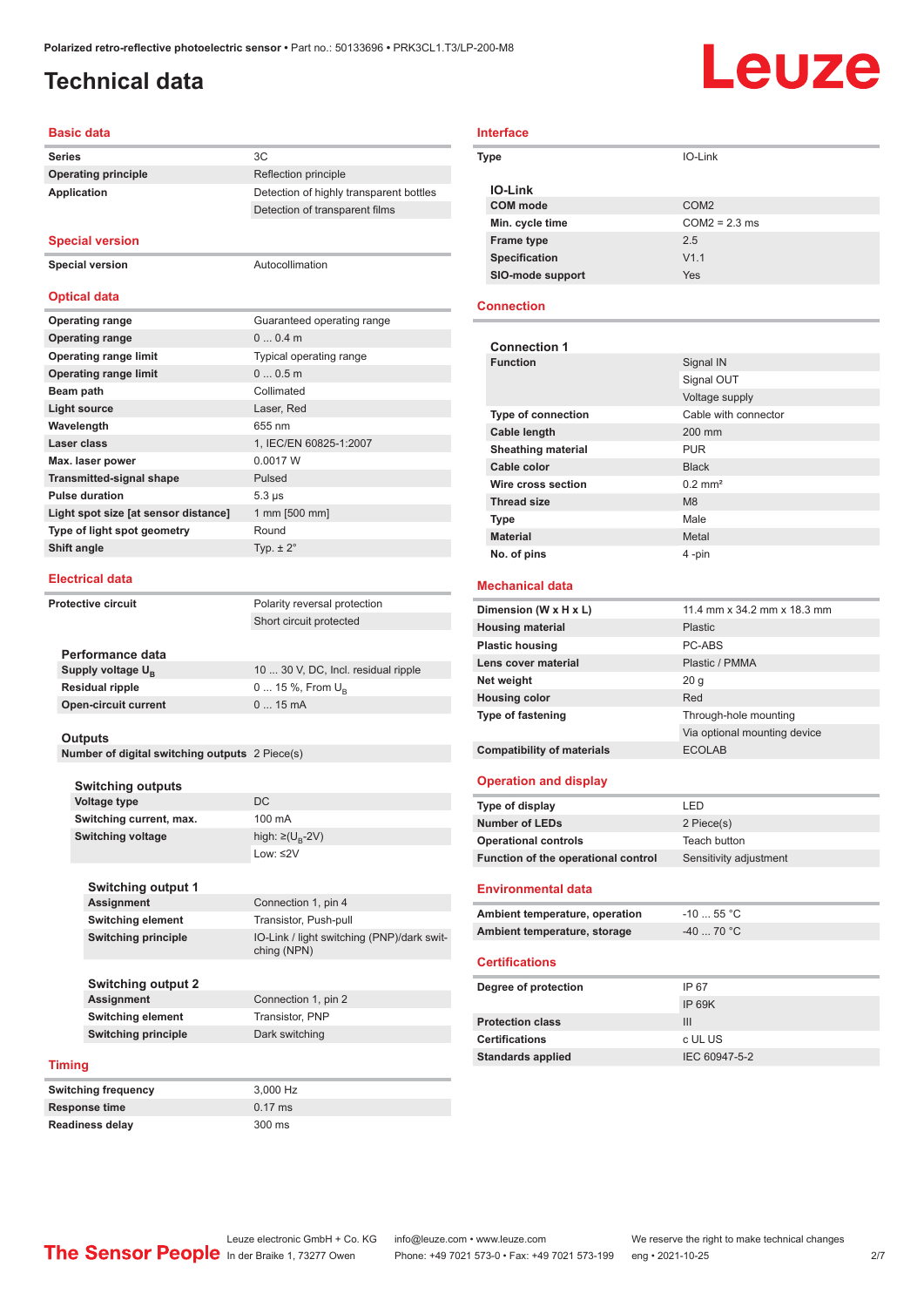# <span id="page-2-0"></span>**Technical data**

| <b>Customs tariff number</b> | 85365019 |
|------------------------------|----------|
| eCl@ss 5.1.4                 | 27270902 |
| eCl@ss 8.0                   | 27270902 |
| eCl@ss 9.0                   | 27270902 |
| eCl@ss 10.0                  | 27270902 |
| eCl@ss 11.0                  | 27270902 |
| <b>ETIM 5.0</b>              | EC002717 |
| <b>ETIM 6.0</b>              | EC002717 |
| <b>ETIM 7.0</b>              | EC002717 |

# **Dimensioned drawings**

All dimensions in millimeters



# **Electrical connection**

**Connection 1**

| <b>Function</b>           | Signal IN<br>Signal OUT |
|---------------------------|-------------------------|
|                           | Voltage supply          |
| Type of connection        | Cable with connector    |
| Cable length              | 200 mm                  |
| <b>Sheathing material</b> | <b>PUR</b>              |
|                           |                         |

| Green LED |  |
|-----------|--|
|           |  |

- B Yellow LED
- C Optical axis
- D Teach button
- E Mounting sleeve (standard)
- F Threaded sleeve (3C.B series)

Leuze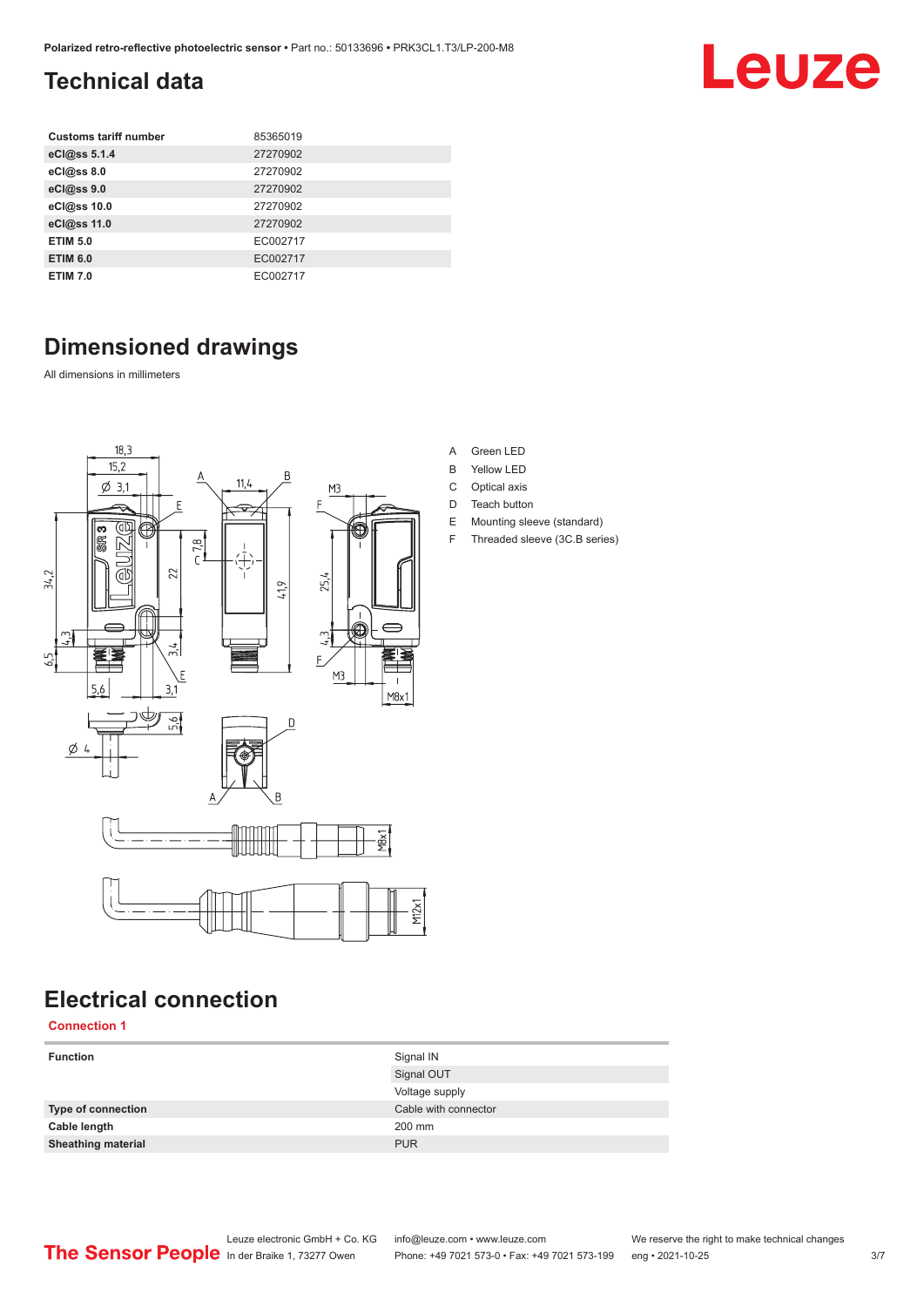# <span id="page-3-0"></span>**Electrical connection**

# Leuze

2

4

## **Connection 1**

| Cable color        | <b>Black</b>          |
|--------------------|-----------------------|
| Wire cross section | $0.2$ mm <sup>2</sup> |
| <b>Thread size</b> | M <sub>8</sub>        |
| <b>Type</b>        | Male                  |
| <b>Material</b>    | Metal                 |
| No. of pins        | $4$ -pin              |

## **Pin Pin assignment**

|                | V+               |  |
|----------------|------------------|--|
| $\overline{2}$ | OUT <sub>2</sub> |  |
| 3              | <b>GND</b>       |  |
| $\overline{4}$ | IO-Link / OUT 1  |  |

# **Operation and display**

| <b>LED</b>     | <b>Display</b>           | <b>Meaning</b>                       |  |
|----------------|--------------------------|--------------------------------------|--|
|                | Green, continuous light  | Operational readiness                |  |
| $\overline{2}$ | Yellow, continuous light | Light path free                      |  |
|                | Yellow, flashing         | Light path free, no function reserve |  |

# **Reflectors & reflective tapes**

|  | Part no. | <b>Designation</b> | <b>Operating range</b><br><b>Operating range</b> | <b>Description</b>                                                                                                                                                                                                           |
|--|----------|--------------------|--------------------------------------------------|------------------------------------------------------------------------------------------------------------------------------------------------------------------------------------------------------------------------------|
|  | 50110191 | REF 6-A-25x25      | $00.4$ m<br>00.5m                                | Design: rechteckig<br>Triple reflector size: 0.3 mm<br>Reflective surface: 25 mm x 25 mm<br>Material: Kunststoff<br>Chemical designation of the material: PMMA<br>Fastening: selbstklebend                                   |
|  | 50114185 | REF 6-S-20x40      | 00.4m<br>00.5m                                   | Design: rechteckig<br>Triple reflector size: 0.3 mm<br>Reflective surface: 16 mm x 38 mm<br>Material: Kunststoff<br>Base material: Kunststoff<br>Chemical designation of the material: PMMA8N<br>Fastening: schraubbar       |
|  | 50112142 | <b>TK BR 53</b>    | $00.4$ m<br>00.5m                                | Design: rechteckig<br>Triple reflector size: 0.3 mm<br>Reflective surface: 29 mm x 10 mm<br>Material: Kunststoff<br>Base material: Edelstahl<br>Chemical designation of the material: Edelstahl<br>Fastening: Gehäusepassung |

# **Part number code**

Part designation: **AAA 3C d EE-f.GG H/i J-K**

## **AAA3C Operating principle / construction**

HT3C: Diffuse reflection sensor with background suppression LS3C: Throughbeam photoelectric sensor transmitter

LE3C: Throughbeam photoelectric sensor receiver

PRK3C: Retro-reflective photoelectric sensor with polarization filter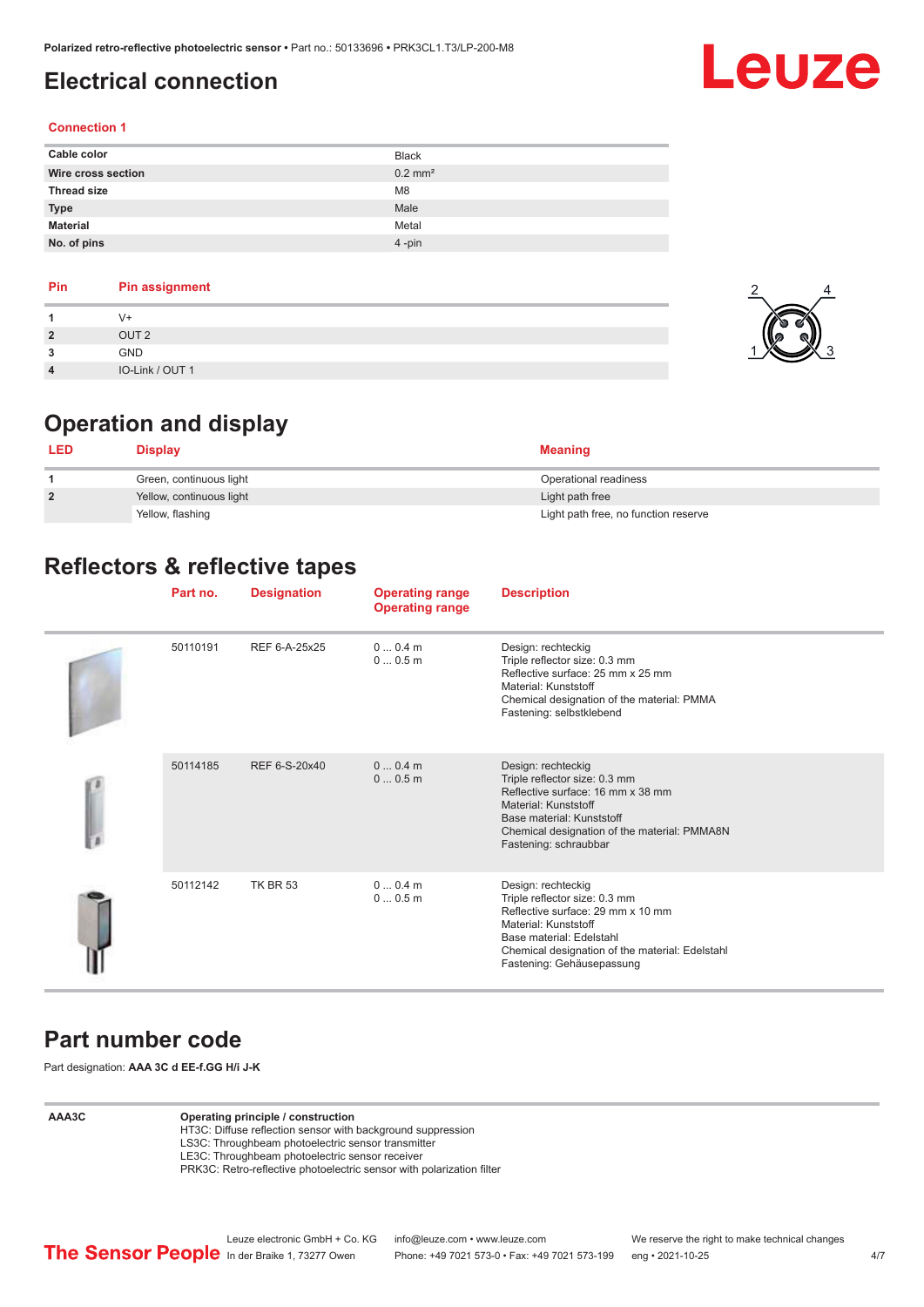## **Part number code**



| d  | Light type<br>n/a: red light<br>I: infrared light                                                                                                                                                                                                                                                                                                                                                                                                                                                                                                                                                                   |
|----|---------------------------------------------------------------------------------------------------------------------------------------------------------------------------------------------------------------------------------------------------------------------------------------------------------------------------------------------------------------------------------------------------------------------------------------------------------------------------------------------------------------------------------------------------------------------------------------------------------------------|
| EE | <b>Light source</b><br>n/a: LED<br>L1: laser class 1<br>L2: laser class 2                                                                                                                                                                                                                                                                                                                                                                                                                                                                                                                                           |
| f  | Preset range (optional)<br>n/a: operating range acc. to data sheet<br>xxxF: Preset range [mm]                                                                                                                                                                                                                                                                                                                                                                                                                                                                                                                       |
| GG | Equipment<br>n/a: standard<br>A: Autocollimation principle (single lens) for positioning tasks<br>B: Housing model with two M3 threaded sleeves, brass<br>F: Permanently set range<br>L: Long light spot<br>S: small light spot<br>T: autocollimation principle (single lens) for highly transparent bottles without tracking<br>TT: autocollimation principle (single lens) for highly transparent bottles with tracking<br>V: V-optics<br>XL: Extra long light spot<br>X: extended model<br>HF: Suppression of HF illumination (LED)                                                                              |
| н  | Operating range adjustment<br>n/a with HT: range adjustable via 8-turn potentiometer<br>n/a with retro-reflective photoelectric sensors (PRK): operating range not adjustable<br>1: 270° potentiometer<br>3: teach-in via button<br>6: auto-teach                                                                                                                                                                                                                                                                                                                                                                   |
| i. | Switching output/function OUT 1/IN: Pin 4 or black conductor<br>2: NPN transistor output, light switching<br>N: NPN transistor output, dark switching<br>4: PNP transistor output, light switching<br>P: PNP transistor output, dark switching<br>6: push-pull switching output, PNP light switching, NPN dark switching<br>G: Push-pull switching output, PNP dark switching, NPN light switching<br>L: IO-Link interface (SIO mode: PNP light switching, NPN dark switching)<br>8: activation input (activation with high signal)<br>X: pin not used<br>1: IO-Link / light switching (NPN) / dark switching (PNP) |
| J  | Switching output / function OUT 2/IN: pin 2 or white conductor<br>2: NPN transistor output, light switching<br>N: NPN transistor output, dark switching<br>4: PNP transistor output, light switching<br>P: PNP transistor output, dark switching<br>6: push-pull switching output, PNP light switching, NPN dark switching<br>G: Push-pull switching output, PNP dark switching, NPN light switching<br>W: warning output<br>X: pin not used<br>8: activation input (activation with high signal)<br>9: deactivation input (deactivation with high signal)<br>T: teach-in via cable                                 |
| κ  | <b>Electrical connection</b><br>n/a: cable, standard length 2000 mm, 4-wire<br>5000: cable, standard length 5000 mm, 4-wire<br>M8: M8 connector, 4-pin (plug)<br>M8.3: M8 connector, 3-pin (plug)<br>200-M8: cable, length 200 mm with M8 connector, 4-pin, axial (plug)<br>200-M8.3: cable, length 200 mm with M8 connector, 3-pin, axial (plug)<br>200-M12: cable, length 200 mm with M12 connector, 4-pin, axial (plug)                                                                                                                                                                                          |
|    | <b>Note</b>                                                                                                                                                                                                                                                                                                                                                                                                                                                                                                                                                                                                         |
|    | $\&$ A list with all available device types can be found on the Leuze website at www.leuze.com.                                                                                                                                                                                                                                                                                                                                                                                                                                                                                                                     |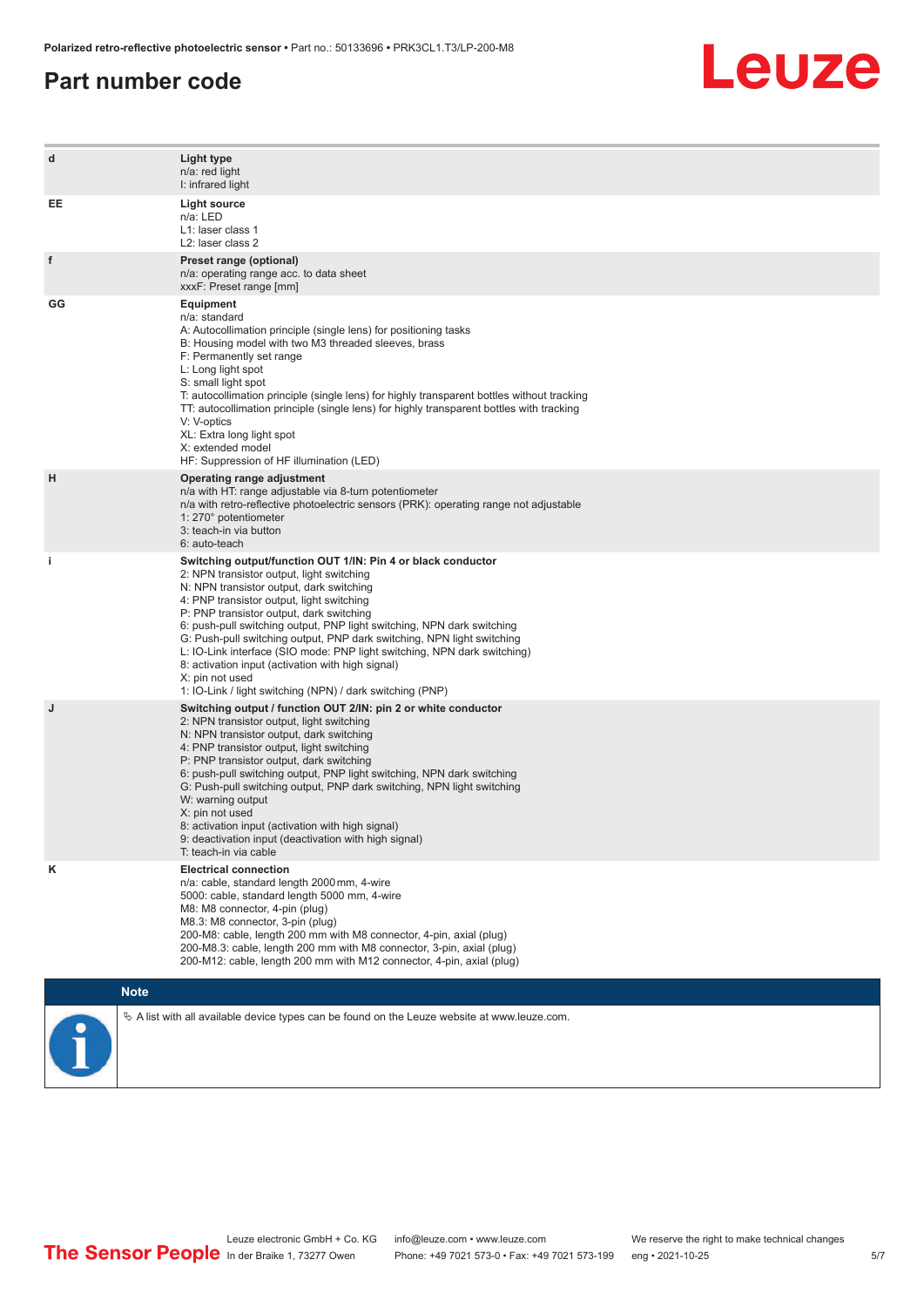## <span id="page-5-0"></span>**Notes**

# Leuze

## **Observe intended use!**

 $\%$  This product is not a safety sensor and is not intended as personnel protection.

 $\ddot{\phi}$  The product may only be put into operation by competent persons.

 $\%$  Only use the product in accordance with its intended use.

| <b>For UL applications:</b>                                                                                                                                                                                                                                                                                |
|------------------------------------------------------------------------------------------------------------------------------------------------------------------------------------------------------------------------------------------------------------------------------------------------------------|
| Version UL applications, use is only permitted in Class 2 circuits in accordance with the NEC (National Electric Code).<br>These proximity switches shall be used with UL Listed Cable assemblies rated 30V, 0.5A min, in the field installation, or equivalent (categories: CYJV/<br>CYJV7 or PVVA/PVVA7) |

|   | <b>WARNING! LASER RADIATION - CLASS 1 LASER PRODUCT</b>                                                                                                                                                                                                    |
|---|------------------------------------------------------------------------------------------------------------------------------------------------------------------------------------------------------------------------------------------------------------|
|   | The device satisfies the requirements of IEC 60825-1:2007 (EN 60825-1:2007) safety requlations for a product of laser class 1 as well as the<br>U.S. 21 CFR 1040.10 regulations with deviations corresponding to "Laser Notice No. 50" from June 24, 2007. |
| X | $\%$ Observe the applicable statutory and local laser protection regulations.                                                                                                                                                                              |
|   | $\%$ The device must not be tampered with and must not be changed in any way.                                                                                                                                                                              |

There are no user-serviceable parts inside the device. Repairs must only be performed by Leuze electronic GmbH + Co. KG.

# **Further information**

- Light source: Average life expectancy 50,000 h at an ambient temperature of 25 °C
- Response time: For short decay times, an ohmic load of approx. 5 kOhm is recommended
- Sum of the output currents for both outputs, 50 mA for ambient temperatures > 40 °C
- Permissible operating temperature range during IO-Link operation: -10 °C to +40 °C

# **Accessories**

# Connection technology - Connection cables

|   | Part no. | <b>Designation</b> | <b>Article</b>   | <b>Description</b>                                                                                                                                |
|---|----------|--------------------|------------------|---------------------------------------------------------------------------------------------------------------------------------------------------|
| ₩ | 50130850 | KD U-M8-4A-V1-050  | Connection cable | Connection 1: Connector, M8, Axial, Female, 4-pin<br>Connection 2: Open end<br>Shielded: No<br>Cable length: 5,000 mm<br>Sheathing material: PVC  |
|   | 50130871 | KD U-M8-4W-V1-050  | Connection cable | Connection 1: Connector, M8, Angled, Female, 4-pin<br>Connection 2: Open end<br>Shielded: No<br>Cable length: 5,000 mm<br>Sheathing material: PVC |